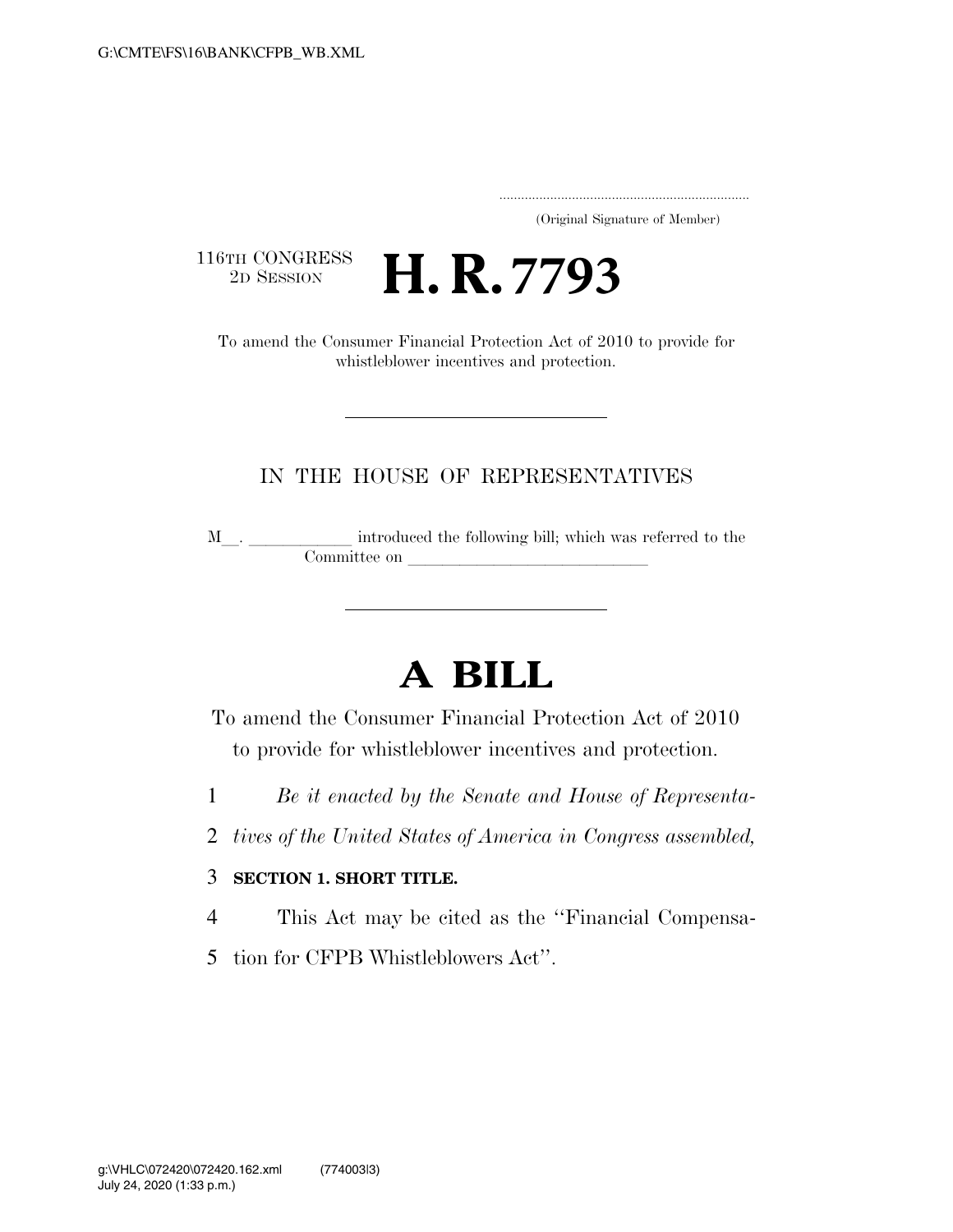| 1              | SEC. 2. BUREAU WHISTLEBLOWER INCENTIVES AND PRO-       |
|----------------|--------------------------------------------------------|
| $\overline{2}$ | TECTION.                                               |
| 3              | (a) IN GENERAL.—The Consumer Financial Protec-         |
| $\overline{4}$ | tion Act (12 U.S.C. 5481 et seq.) is amended by adding |
| 5              | at the end of section 1017 the following:              |
| 6              | "SEC. 1017A. WHISTLEBLOWER INCENTIVES AND PROTEC-      |
| 7              | TION.                                                  |
| 8              | "(a) DEFINITIONS.—In this section:                     |
| 9              | "(1) ADMINISTRATIVE PROCEEDING OR COURT                |
| 10             | ACTION.—The term 'administrative proceeding or         |
| 11             | court action' means any judicial or administrative     |
| 12             | action brought by the Bureau that results in mone-     |
| 13             | tary sanctions greater than or equal to $$500,000$ .   |
| 14             | "(2) FUND.—The term 'Fund' means the Con-              |
| 15             | sumer Financial Civil Penalty Fund established         |
| 16             | under section $1017(d)(1)$ .                           |
| 17             | "(3) MONETARY SANCTIONS.—The term 'mone-               |
| 18             | tary sanctions' means, with respect to any adminis-    |
| 19             | trative proceeding or court action, any monies, in-    |
| <b>20</b>      | cluding penalties, disgorgement, restitution, dam-     |
| 21             | ages, interest, ordered to be paid or other amounts    |
| 22             | of relief obtained under section $1055(a)(2)$ .        |
| 23             | ``(4)<br>ORIGINAL INFORMATION.— The<br>term            |
| 24             | 'original information' means information that-         |
| 25             | $\lq\lq$ is derived from the independent               |
| 26             | knowledge or analysis of a whistleblower;              |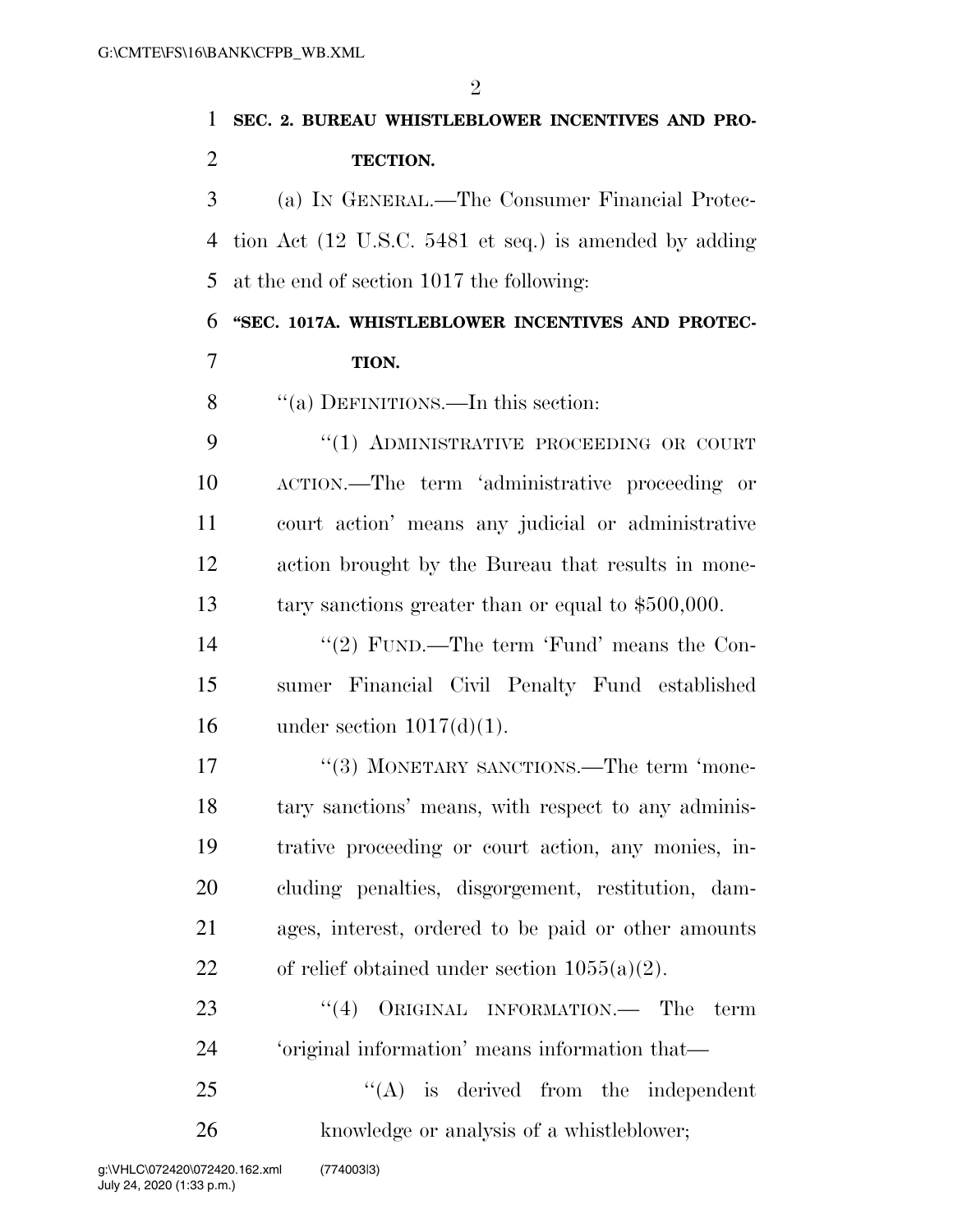1 ''(B) is not known to the Bureau from any other source, unless the whistleblower is the original source of the information;  $"({\rm C})$  is not exclusively derived from an al- legation made in a judicial or administrative hearing, in a governmental report, hearing, or from the news media, unless the whistleblower

is a source of the information; and

9 ''(D) is not exclusively derived from an al- legation made in an audit, examination or in-vestigation.

12 ''(5) SUCCESSFUL ENFORCEMENT.—The term 'successful enforcement' includes, with respect to any administrative proceeding or court action brought by the Bureau, any settlement of such pro-ceeding or action.

17 "(6) WHISTLEBLOWER.—The term 'whistle- blower' means any individual, or 2 or more individ- uals acting jointly, who provides original information relating to a violation of Federal consumer financial law, consistent with any rule or regulation issued by the Bureau under this section.

23  $\frac{1}{10}$   $\frac{1}{2}$   $\frac{1}{2}$   $\frac{1}{2}$   $\frac{1}{2}$   $\frac{1}{2}$   $\frac{1}{2}$   $\frac{1}{2}$   $\frac{1}{2}$   $\frac{1}{2}$   $\frac{1}{2}$   $\frac{1}{2}$   $\frac{1}{2}$   $\frac{1}{2}$   $\frac{1}{2}$   $\frac{1}{2}$   $\frac{1}{2}$   $\frac{1}{2}$   $\frac{1}{2}$   $\frac{1}{2}$   $\frac{1}{2}$   $\frac{1}{2$ 

24 "(1) IN GENERAL.—In any administrative pro-ceeding or court action the Bureau, subject to regu-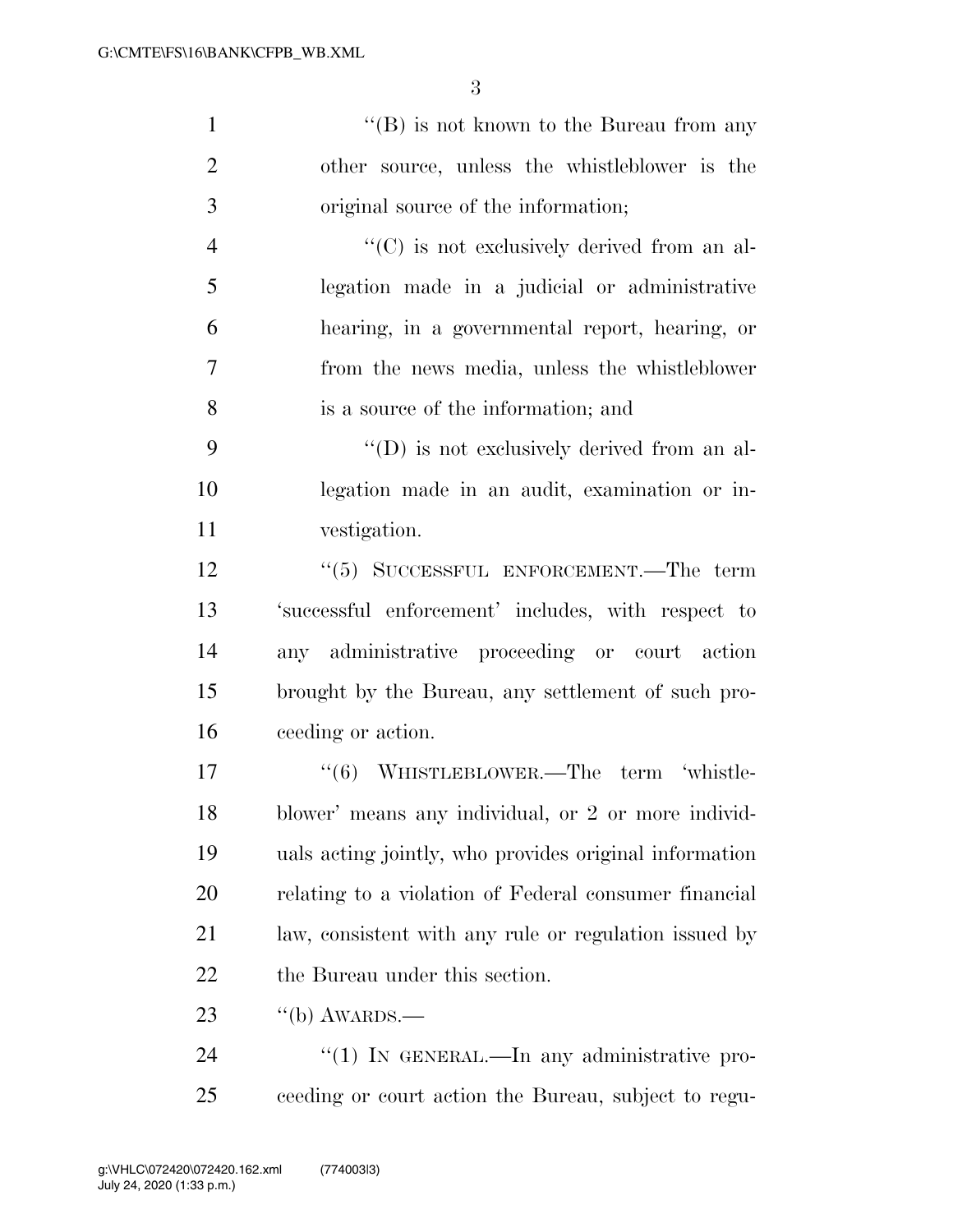| $\mathbf{1}$   | lations prescribed by the Bureau and subject to sub-  |
|----------------|-------------------------------------------------------|
| $\overline{2}$ | section (c), shall pay an award or awards to 1 or     |
| 3              | more whistleblowers who voluntarily provided origi-   |
| $\overline{4}$ | nal information that led to the successful enforce-   |
| 5              | ment of the covered administrative proceeding or      |
| 6              | court action in an aggregate amount equal to-         |
| 7              | "(A) not less than 10 percent, in total, of           |
| 8              | what has been collected of the monetary sanc-         |
| 9              | tions imposed in the action; and                      |
| 10             | $\lq\lq (B)$ not more than 30 percent, in total, of   |
| 11             | what has been collected of the monetary sanc-         |
| 12             | tions imposed in the action.                          |
| 13             | "(2) PAYMENT OF AWARDS.—Any amount paid               |
| 14             | under paragraph (1) shall be paid from the Fund.      |
| 15             | "(3) AWARD MINIMUM.—If the Bureau is un-              |
| 16             | able to collect at least $$1,000,000$ of the monetary |
| $17\,$         | sanctions imposed in the action, the Bureau shall     |
| 18             | provide for an award to any single whistleblower      |
| 19             | equal to the greater of—                              |
| 20             | "(A) 10 percent of the amount collected; or           |
| 21             | "(B) $$50,000$ .                                      |
| 22             | "(c) DETERMINATION OF AMOUNT OF AWARD; DE-            |
| 23             | NIAL OF AWARD.                                        |
| 24             | DETERMINATION<br>``(1)<br>OF<br><b>AMOUNT</b><br>OF   |
| 25             | AWARD.                                                |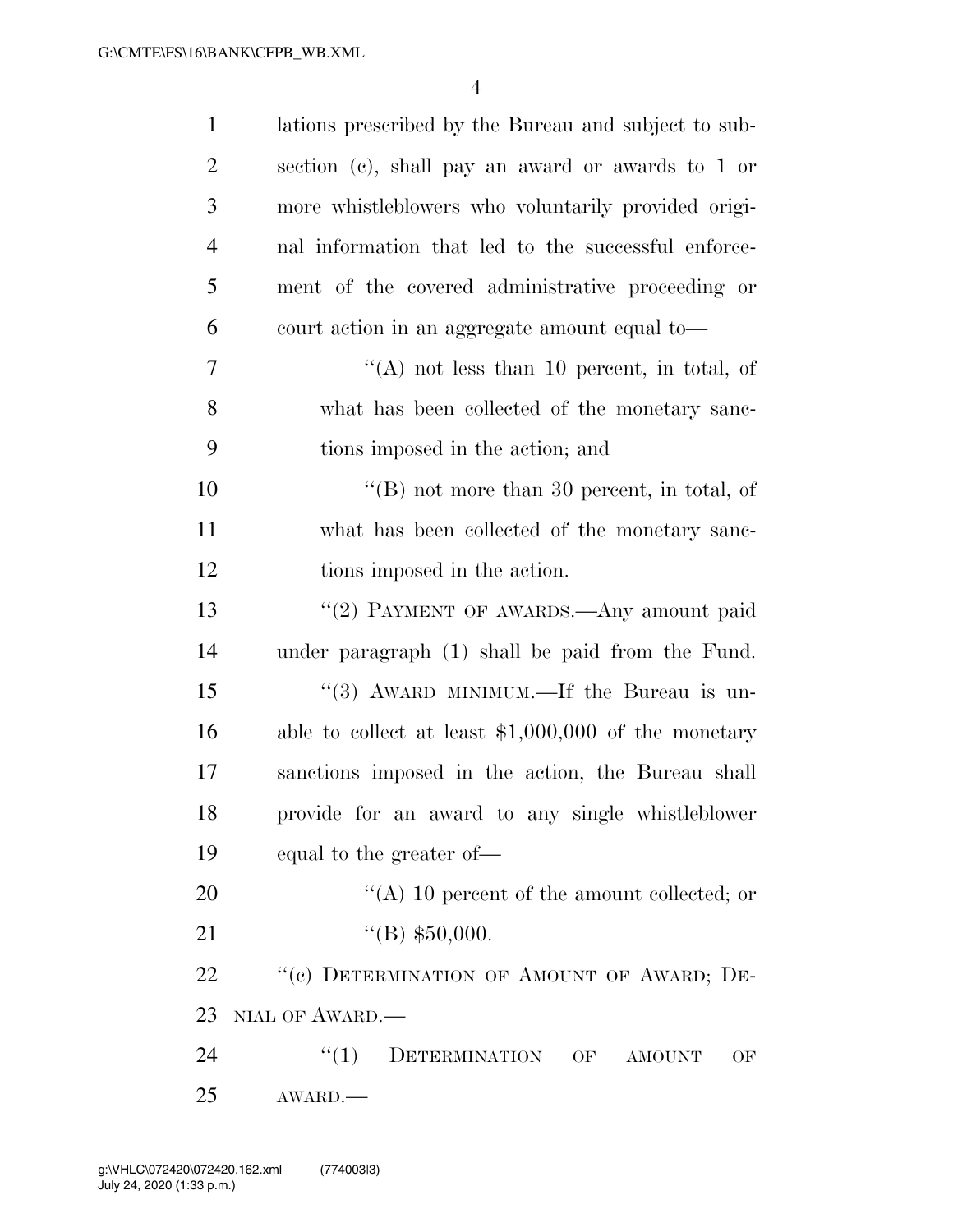| $\mathbf{1}$   | "(A) DISCRETION.—The determination of             |
|----------------|---------------------------------------------------|
| $\overline{2}$ | the percentage amount of an award made under      |
| 3              | subsection (b) shall be in the discretion of the  |
| $\overline{4}$ | Bureau.                                           |
| 5              | "(B) CRITERIA.—In determining the per-            |
| 6              | centage amount of an award made under sub-        |
| 7              | section (b), the Bureau shall take into consider- |
| 8              | ation—                                            |
| 9              | "(i) the significance of the informa-             |
| 10             | tion provided by the whistleblower to the         |
| 11             | successful enforcement of the administra-         |
| 12             | tive proceeding or court action;                  |
| 13             | "(ii) the degree of assistance provided           |
| 14             | by the whistleblower and any legal rep-           |
| 15             | resentative of the whistleblower in an ad-        |
| 16             | ministrative proceeding or court action;          |
| 17             | "(iii) the programmatic interest of the           |
| 18             | Bureau in deterring violations of Federal         |
| 19             | consumer financial law (including applica-        |
| 20             | ble regulations) by making awards to whis-        |
| 21             | tleblowers who provide information that           |
| 22             | leads to the successful enforcement of such       |
| 23             | laws; and                                         |
| 24             | "(iv) such additional relevant factors            |
| 25             | as the Bureau may establish by rule or            |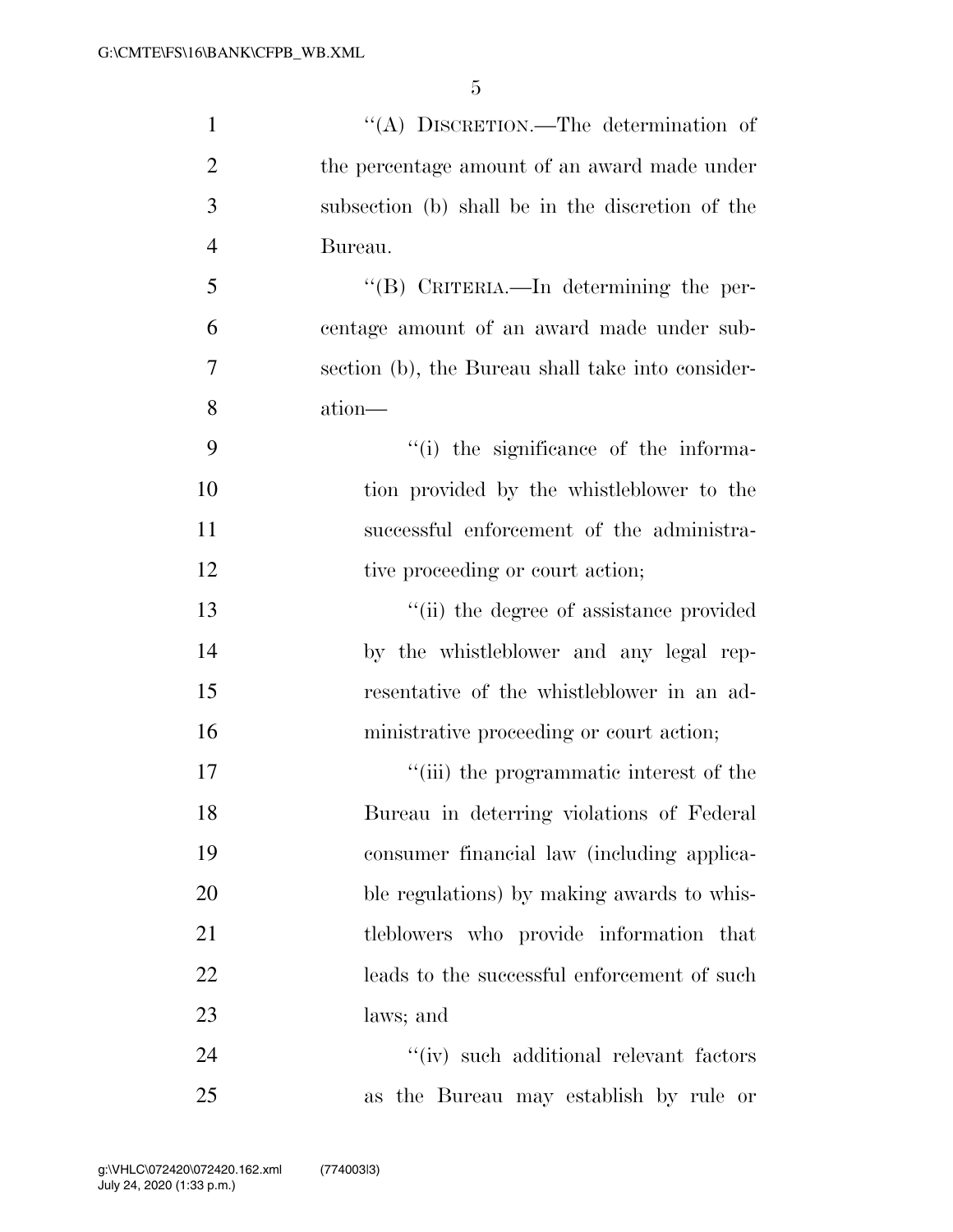| $\mathbf{1}$   | regulation, including the amount available         |
|----------------|----------------------------------------------------|
| $\overline{2}$ | in the Fund for prioritizing restitution to        |
| 3              | affected consumers.                                |
| $\overline{4}$ | "(2) DENIAL OF AWARD. No award under               |
| 5              | subsection (b) shall be made—                      |
| 6              | "(A) to any whistleblower who is, or was at        |
| $\overline{7}$ | the time the whistleblower acquired the original   |
| 8              | information submitted to the Bureau, a mem-        |
| 9              | ber, officer, or employee of an entity described   |
| 10             | in subclauses (I) through (V) of subsection        |
| 11             | (h)(1)(C)(i);                                      |
| 12             | $\lq\lq (B)$ to any whistleblower who is convicted |
| 13             | of a criminal violation related to the adminis-    |
| 14             | trative proceeding or court action for which the   |
| 15             | whistleblower otherwise could receive an award     |
| 16             | under this section;                                |
| 17             | $\lq\lq$ (C) to any whistleblower who is found to  |
| 18             | be liable for the conduct in the administrative    |
| 19             | proceeding or court action, or a related action,   |
| 20             | for which the whistleblower otherwise could re-    |
| 21             | ceive an award under this section;                 |
| 22             | $\lq\lq$ to any whistleblower who planned          |
| 23             | and initiated the conduct at issue in the admin-   |
| 24             | istrative proceeding or court action for which     |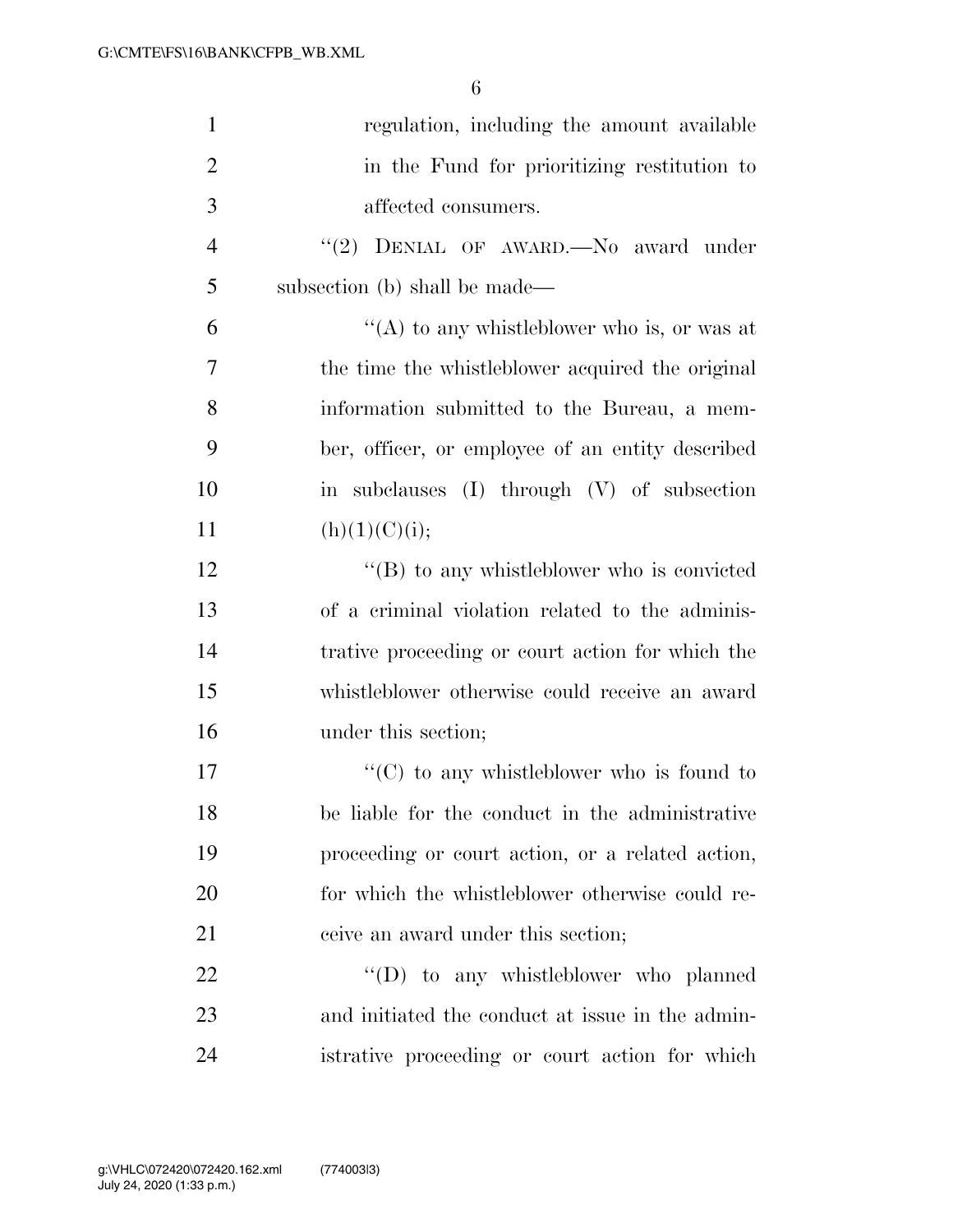| $\mathbf{1}$   | the whistleblower otherwise could receive an       |
|----------------|----------------------------------------------------|
| $\overline{2}$ | award under this section;                          |
| 3              | $\lq\lq(E)$ to any whistleblower who submits in-   |
| $\overline{4}$ | formation to the Bureau that is based on the       |
| 5              | facts underlying the administrative proceeding     |
| 6              | or court action previously submitted by another    |
| 7              | whistleblower; and                                 |
| 8              | "(F) to any whistleblower who fails to sub-        |
| 9              | mit information to the Bureau in such form as      |
| 10             | the Bureau may, by rule or regulation, require.    |
| 11             | "(d) REPRESENTATION.-                              |
| 12             | $\cdot\cdot\cdot(1)$ PERMITTED REPRESENTATION.—Any |
| 13             | whistleblower who makes a claim for an award under |
| 14             | subsection (b) may be represented by counsel.      |
| 15             | $"(2)$ REQUIRED REPRESENTATION.—                   |
| 16             | "(A) IN GENERAL.—Any whistleblower                 |
| 17             | who anonymously makes a claim for an award         |
| 18             | under subsection (b) shall be represented by       |
| 19             | counsel if the whistleblower submits the infor-    |
| 20             | mation upon which the claim is based.              |
| 21             | "(B) DISCLOSURE OF IDENTITY.—Prior to              |
| 22             | the payment of an award, a whistleblower shall     |
| 23             | disclose the identity of the whistleblower and     |
| 24             | provide such other information as the Bureau       |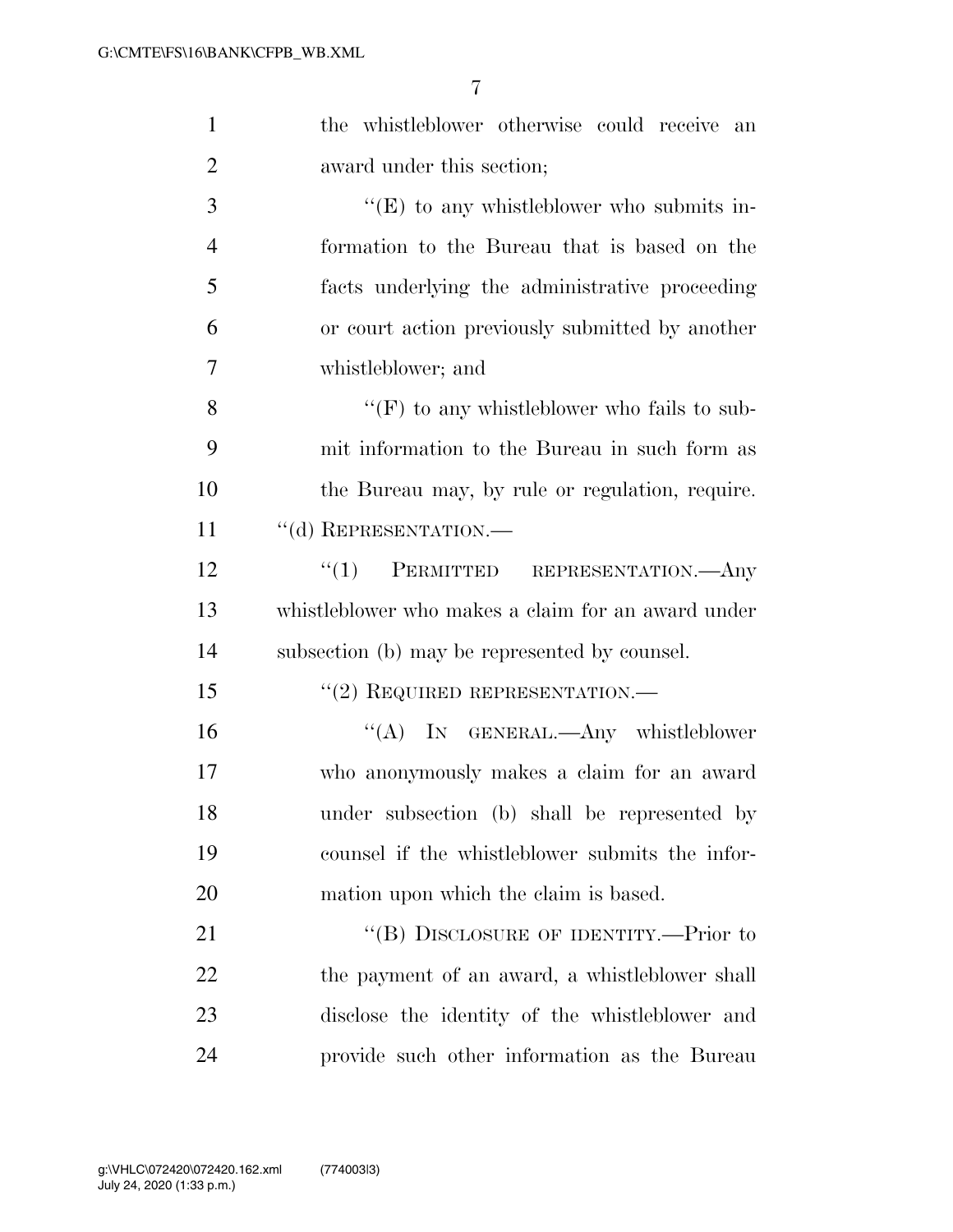may require, directly or through counsel of the whistleblower.

 ''(e) NO CONTRACT NECESSARY.—No contract or other agreement with the Bureau is necessary for any whistleblower to receive an award under subsection (b), unless otherwise required by the Bureau by rule or regula-tion.

 ''(f) APPEALS.—Any determination made under this section, including whether, to whom, or in what amount to make awards, shall be in the discretion of the Bureau. Any such determination, except the determination of the amount of an award if the award was made in accordance with subsection (b), may be appealed to the appropriate court of appeals of the United States not more than 30 days after the determination is issued by the Bureau. The court shall review the determination made by the Bureau in accordance with section 706 of title 5.

 ''(g) REPORTS TO CONGRESS.—Not later than Octo- ber 30 of each year, the Bureau shall transmit to the House Committee on Financial Services and the Senate Committee on Banking, Housing, and Urban Affairs a re- port on the Bureau's whistleblower award program under this section, including a description of the number of awards granted and the types of cases in which awards were granted during the preceding fiscal year.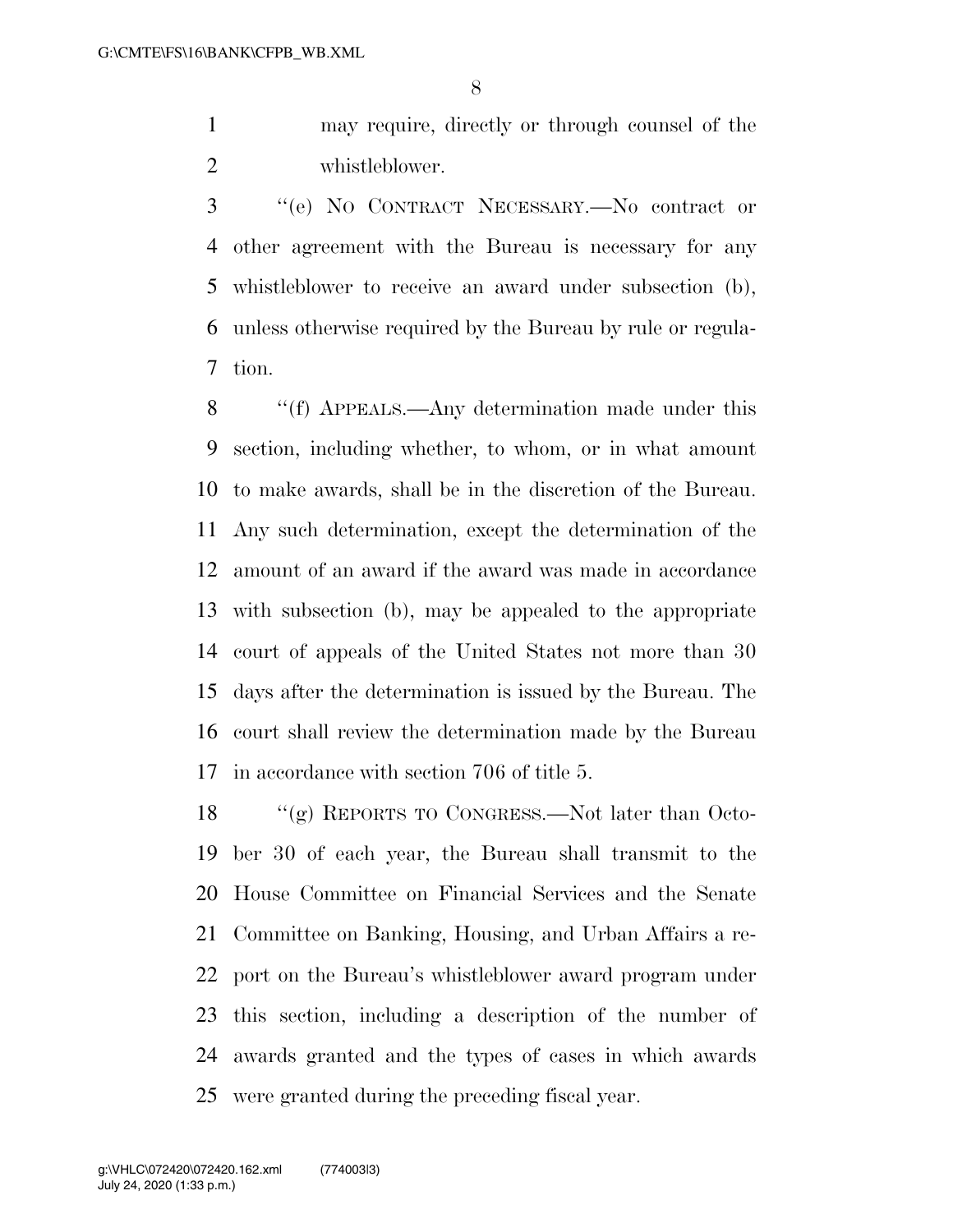1 "(h) PROTECTION OF WHISTLEBLOWERS.—

2  $\text{``(1) CONFIDENTIALITY.}$ 

3 "(A) IN GENERAL.—Except as provided in subparagraphs (B) and (C), the Bureau and any officer or employee of the Bureau, shall not disclose any information, including information provided by a whistleblower to the Bureau, which could reasonably be expected to reveal the identity of a whistleblower, except in ac- cordance with the provisions of section 552a of title 5, United States Code, unless and until re- quired to be disclosed to a defendant or re- spondent in connection with a public proceeding instituted by the Bureau or any entity described in subparagraph (C). For purposes of section 552 of title 5, United States Code, this para- graph shall be considered a statute described in 18 subsection  $(b)(3)(B)$  of such section 552.

19 "'(B) EFFECT.—Nothing in this paragraph is intended to limit the ability of the Attorney General to present such evidence to a grand jury or to share such evidence with potential witnesses or defendants in the course of an on-going criminal investigation.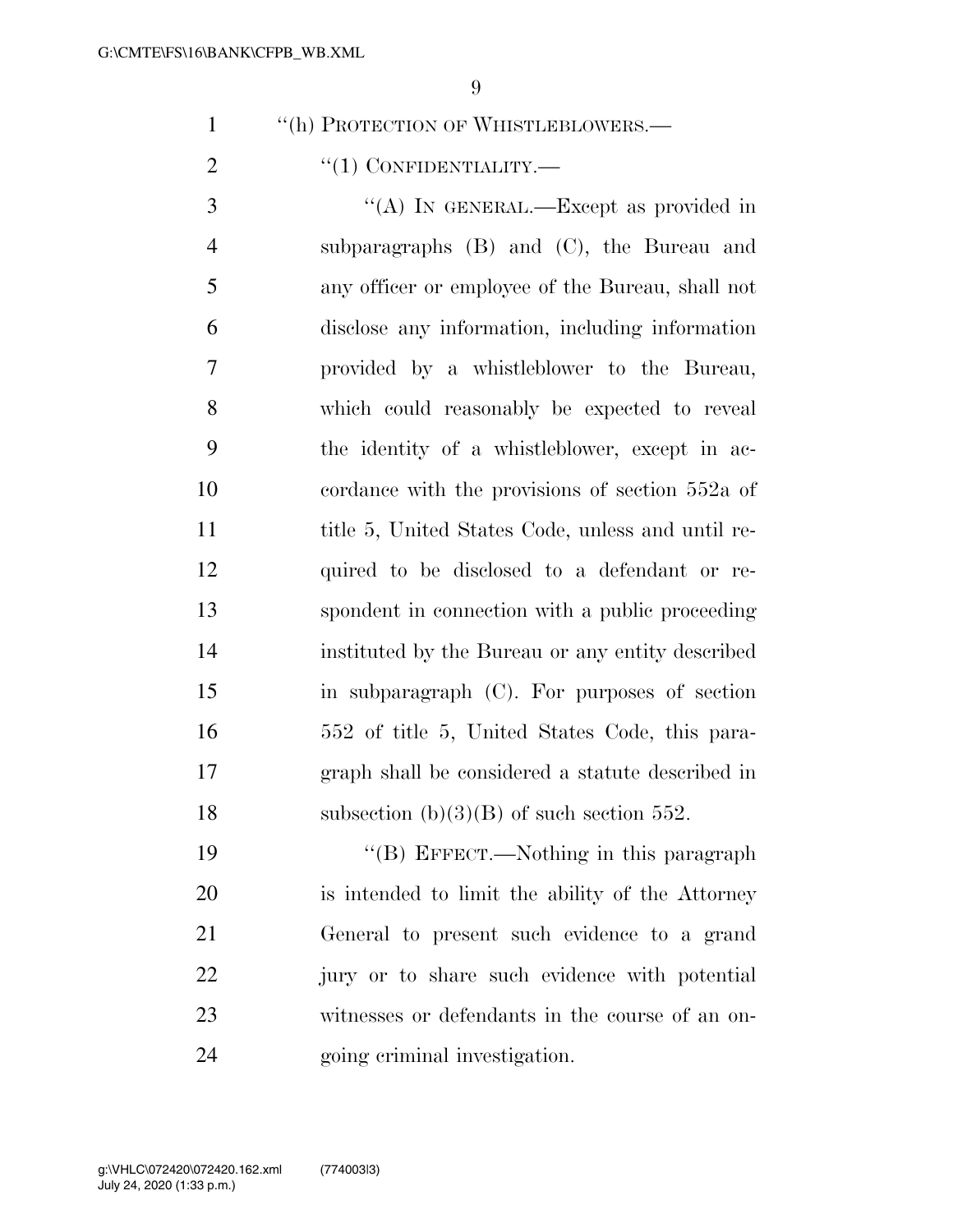| $\mathbf{1}$   | "(C) AVAILABILITY TO<br><b>GOVERNMENT</b>     |
|----------------|-----------------------------------------------|
| $\overline{2}$ | AGENCIES.-                                    |
| 3              | "(i) IN GENERAL.—Without the loss             |
| $\overline{4}$ | of its status as confidential in the hands of |
| 5              | the Bureau, all information referred to in    |
| 6              | subparagraph $(A)$ may, in the discretion of  |
| 7              | the Bureau, when determined by the Bu-        |
| 8              | reau to be necessary or appropriate, be       |
| 9              | made available to-                            |
| 10             | $\lq\lq$ the Department of Justice;           |
| 11             | "(II) an appropriate department               |
| 12             | or agency of the Federal Government,          |
| 13             | acting within the scope of its jurisdic-      |
| 14             | tion;                                         |
| 15             | "(III) a State attorney general in            |
| 16             | connection with any criminal inves-           |
| 17             | tigation;                                     |
| 18             | $\lq\lq$ (IV) an appropriate department       |
| 19             | or agency of any State, acting within         |
| 20             | the scope of its jurisdiction; and            |
| 21             | $\lq\lq(V)$ a foreign regulatory author-      |
| 22             | ity.                                          |
| 23             | ``(ii)<br>MAINTENANCE OF<br><b>INFORMA-</b>   |
| 24             | TION.—Each of the entities, agencies, or      |
| 25             | persons described in clause (i) shall main-   |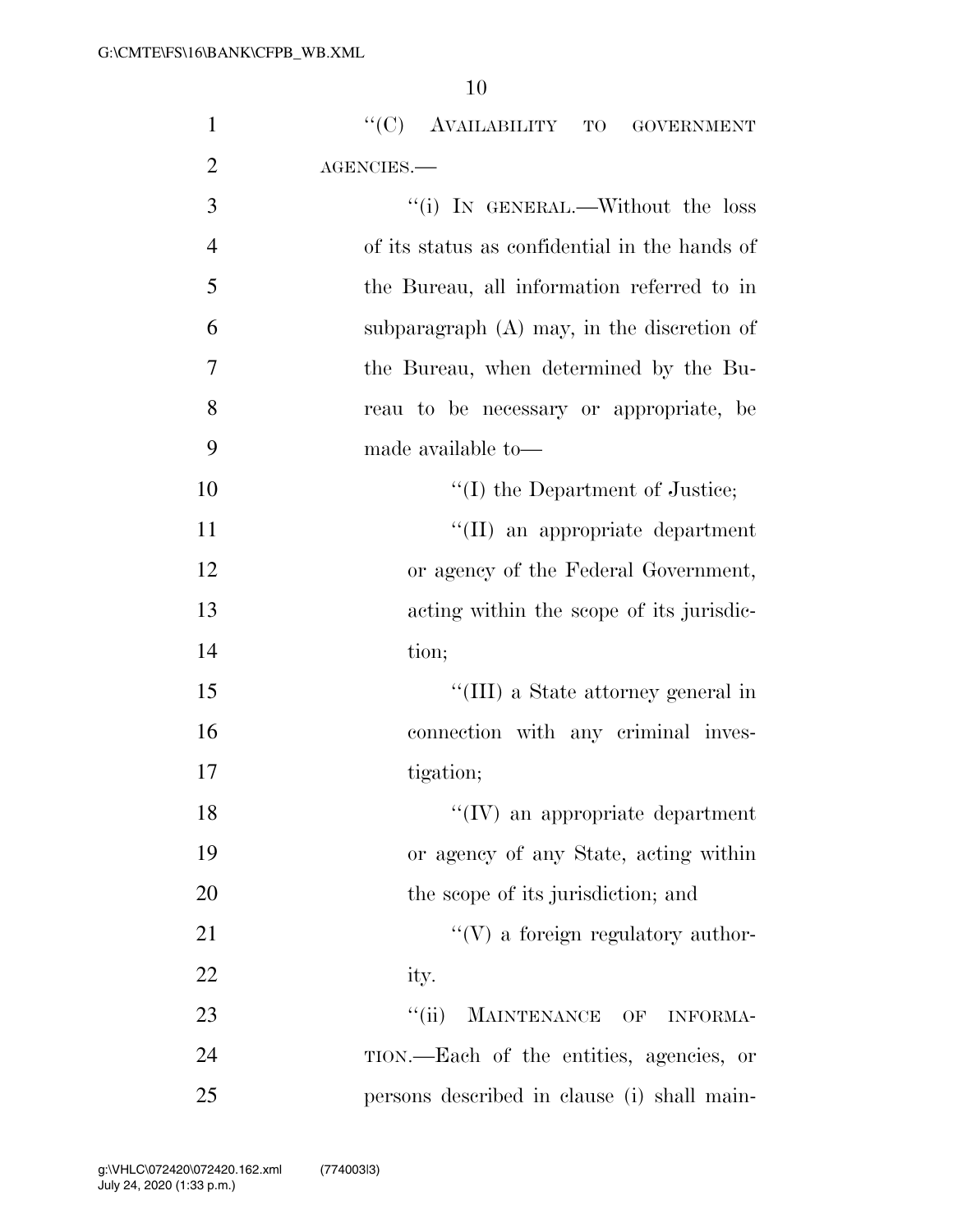|               | tain information described in that clause   |
|---------------|---------------------------------------------|
|               | as confidential, in accordance with the re- |
| $\mathcal{R}$ | quirements in subparagraph $(A)$ .          |

4 "(2) RIGHTS RETAINED.—Nothing in this sec- tion shall be deemed to diminish the rights, privi- leges, or remedies of any whistleblower under section 1057, any other Federal or State law, or under any collective bargaining agreement.

 ''(i) RULEMAKING AUTHORITY.—The Bureau shall have the authority to issue such rules and regulations as may be necessary or appropriate to implement the provi- sions of this section consistent with the purposes of this section.

 ''(j) ORIGINAL INFORMATION.—Information sub- mitted to the Bureau by a whistleblower in accordance with rules or regulations implementing this section shall not lose its status as original information solely because the whistleblower submitted such information prior to the effective date of such rules or regulations, provided such information was submitted after the date of enactment of this section.

22 "(k) PROVISION OF FALSE INFORMATION.—A whis- tleblower who knowingly and willfully makes any false, fic- titious, or fraudulent statement or representation, or who makes or uses any false writing or document knowing the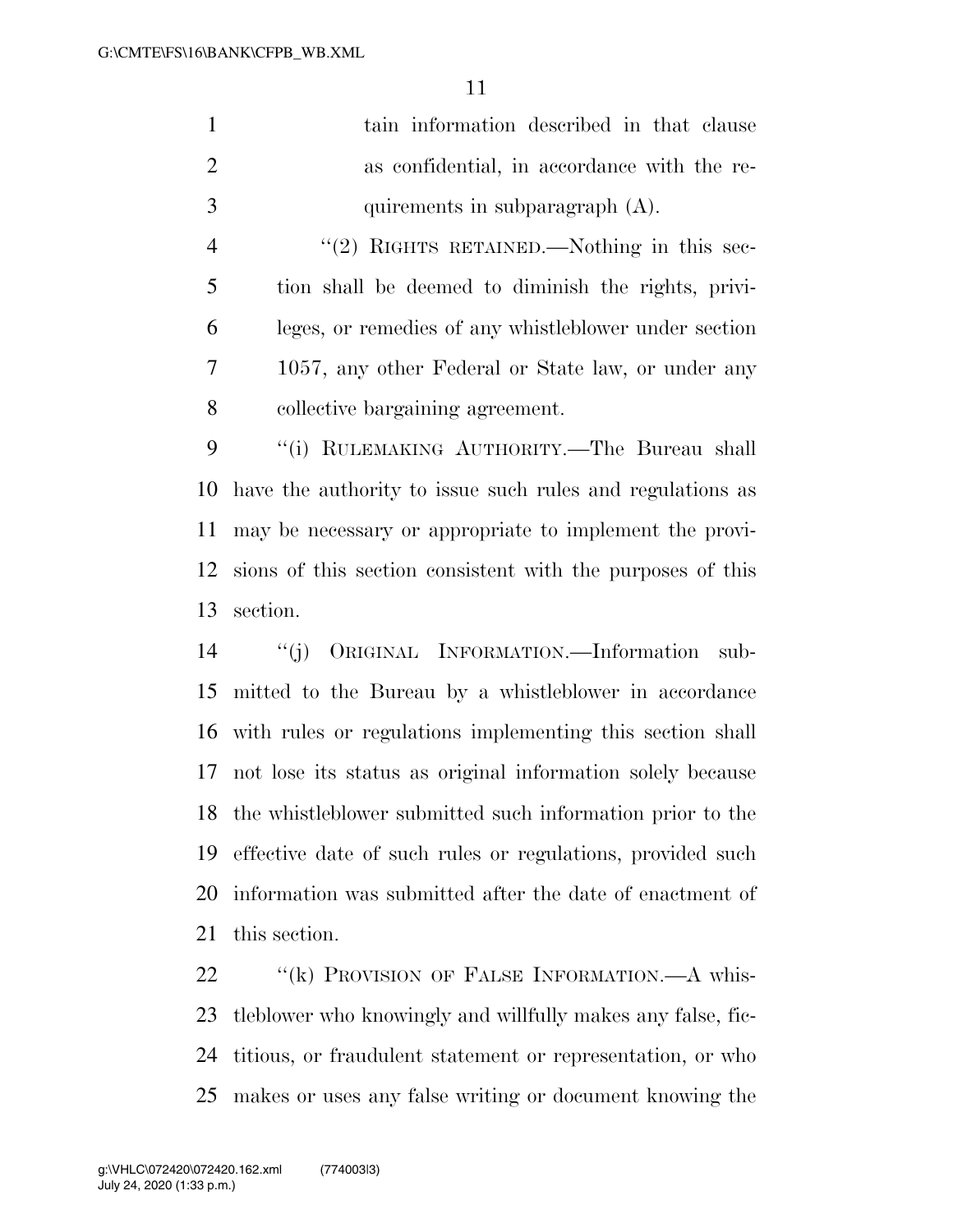same to contain any false, fictitious, or fraudulent state- ment or entry, shall not be entitled to an award under this section and shall be subject to prosecution under sec-tion 1001 of title 18, United States Code.

 ''(l) UNENFORCEABILITY OF CERTAIN AGREE-MENTS.—

7 "(1) NO WAIVER OF RIGHTS AND REMEDIES.— Except as provided under paragraph (3), and not- withstanding any other provision of law, the rights and remedies provided for in this section may not be waived by any agreement, policy, form, or condition of employment, including by any predispute arbitra-tion agreement.

14 "(2) NO PREDISPUTE ARBITRATION AGREE- MENTS.—Except as provided under paragraph (3), and notwithstanding any other provision of law, no predispute arbitration agreement shall be valid or enforceable to the extent that it requires arbitration of a dispute arising under this section.

20 "(3) EXCEPTION.—Notwithstanding paragraphs (1) and (2), an arbitration provision in a collective bargaining agreement shall be enforceable as to dis- putes arising under subsection (a)(4), unless the Bu- reau determines, by rule, that such provision is in-consistent with the purposes of this title.''.